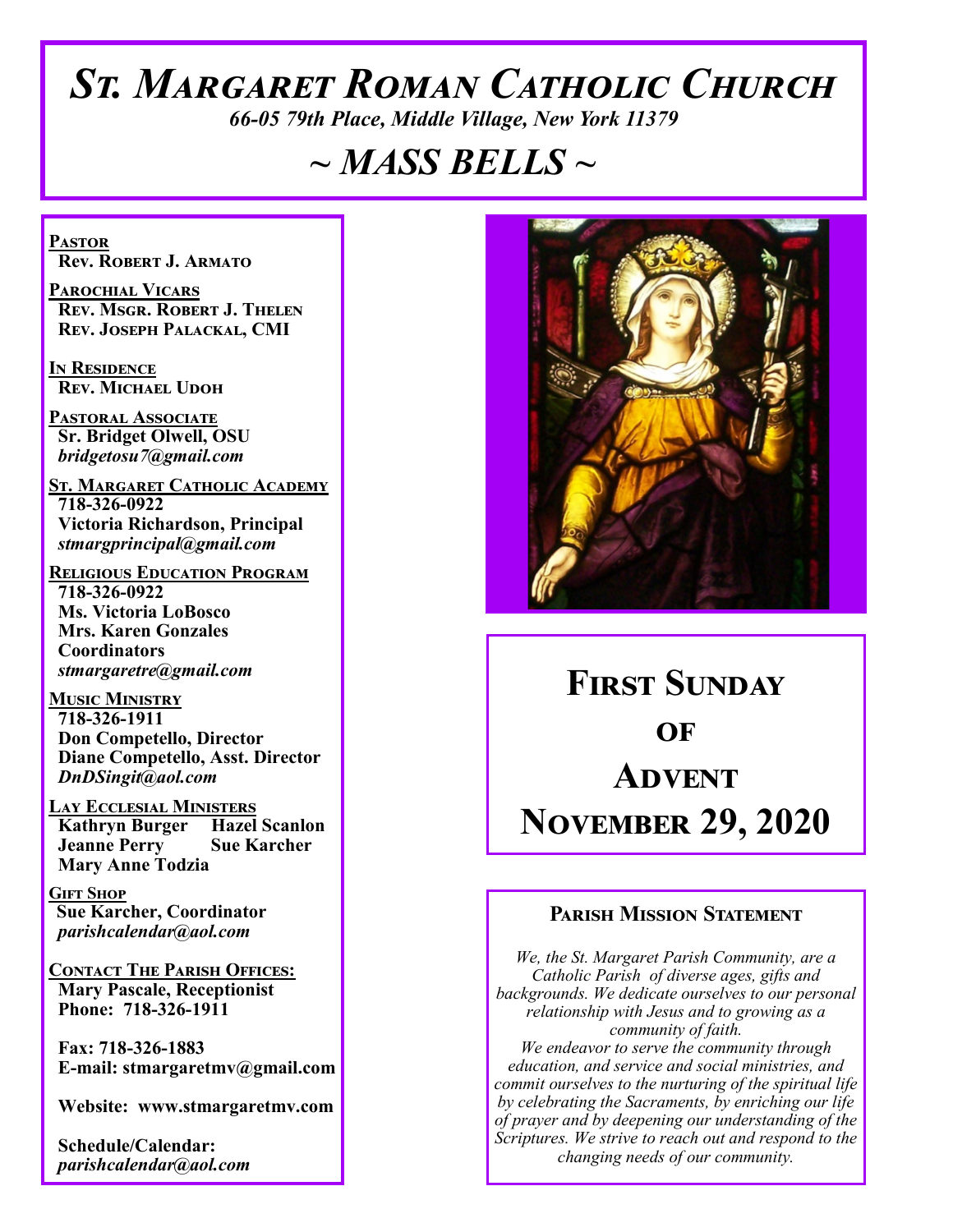# *MASSES FOR THE WEEK*

| SUN.<br>7:30<br>9:00<br>10:30<br><b>NOON</b><br>5:00PM | <b>NOVEMBER 29 - FIRST SUNDAY</b><br><b>OF ADVENT</b><br><b>Robert Hawd</b><br>Geraldine Ciaccio/Pietro e Angelo Alu/<br>Owen A. O'Brien (anniv)/Buscemi Family<br>People of the Parish<br><b>Phillip Prima</b> |  |
|--------------------------------------------------------|-----------------------------------------------------------------------------------------------------------------------------------------------------------------------------------------------------------------|--|
| MON.<br>7:00<br>9:00                                   | <b>NOVEMBER 30 - ST. ANDREW</b><br>Mary Narky<br><b>William Nichols</b>                                                                                                                                         |  |
| TUE.<br>7:00<br>9:00                                   | <b>DECEMBER 1 - ADVENT WEEKDAY</b><br>Thomas Foudy (anniv)<br>Marie Buchman                                                                                                                                     |  |
| WED.<br>7:00<br>9:00                                   | <b>DECEMBER 2 - ADVENT WEEKDAY</b><br>Alberino DiCenso<br>Tom Farrenkopf (birth)                                                                                                                                |  |
| THU.<br>7:00<br>9:00                                   | <b>DECEMBER 3 - ST. FRANCIS XAVIER</b><br><b>Richie DiGioia</b><br><b>Karl Matzelle</b>                                                                                                                         |  |
| FRI.<br>7:00<br>9:00                                   | <b>DECEMBER 4 - ST. JOHN</b><br><b>DAMASCENE</b><br><b>Philip Composto</b><br>Frank Jacobovics                                                                                                                  |  |
| SAT.<br>9:00                                           | <b>DECEMBER 5 - ADVENT WEEKDAY</b><br><b>Collective: Bill &amp; Lee DiGiovanna/Souls</b><br>in purgatory/Guido Carosi/                                                                                          |  |
| 9:30<br>5:00PM                                         | <b>Holy Hour</b><br>Marianna Bencivenni                                                                                                                                                                         |  |
| SUN.                                                   | <b>DECEMBER 6 - SECOND SUNDAY</b><br><b>OF ADVENT</b>                                                                                                                                                           |  |
| 7:30<br>9:00                                           | Concetta & John Averna<br>Filippo e Girolama Curatolo/Pietra Biondo                                                                                                                                             |  |
| 10:30<br><b>NOON</b><br>5:00PM                         | Geraldine Ciaccio/Maria Soldano/<br><b>Frank Lackner</b><br>Martin & Charlotte Wintergerst<br>People of the Parish                                                                                              |  |



# **PARISH INFORMATION**

# **Rectory Office Hours**

**Monday - Friday - 9am to Noon and 1pm to 5pm Saturday - by appointment Sunday - closed**

**CONFESSIONS** - Saturday, 4:00-4:45pm in the church.

**NOVENA** to Our Lady of the Miraculous Medal Mondays after the 9am Mass.

**THE ROSARY AND DIVINE MERCY** devotion are prayed every morning in the church at 8:30am.

**BAPTISMS** take place on the 1st and 3rd Sunday of each month, at 1:30pm and 2:30pm. Please call the rectory for an appointment and to register your child. No more than two children will be baptized at each session, with a maximum of 25 guests per family.

**WEDDINGS MUST** be scheduled at least six months in advance by appointment with a priest or a deacon. Please call the rectory office. For marriage preparation information visit www.pre-cana.org.

**THE ENGLISH CHOIR** rehearses on Wednesday, at 7 pm in the Church. Tenors and baritones needed!

**IL CORO ITALIANO** prattica ogni Domenica prima della Messa Italiana.

**THE YOUTH CHOIR** rehearses on Monday, from 6-7 pm in the Church. For more info, DnDsingit@aol.com **SUSPENDED**

**BOY SCOUT TROOP #119** meets on Tuesdays from 7:15-9 pm in the Parish Hall. New members are welcome, age 10 1/2 & up. Call Mr. Krzewski, 718-894-4099. **SUSPENDED**

**CUB PACK #119** meets on Mondays from 7-8:30 pm in the Parish Hall. New members welcome, age 6 to 10-1/2. Call Mr. Krzewski, 718-894-4099. **SUSPENDED**

**SENIOR CITIZENS** meet every Wednesday at 12 Noon in the Parish Center. **SUSPENDED**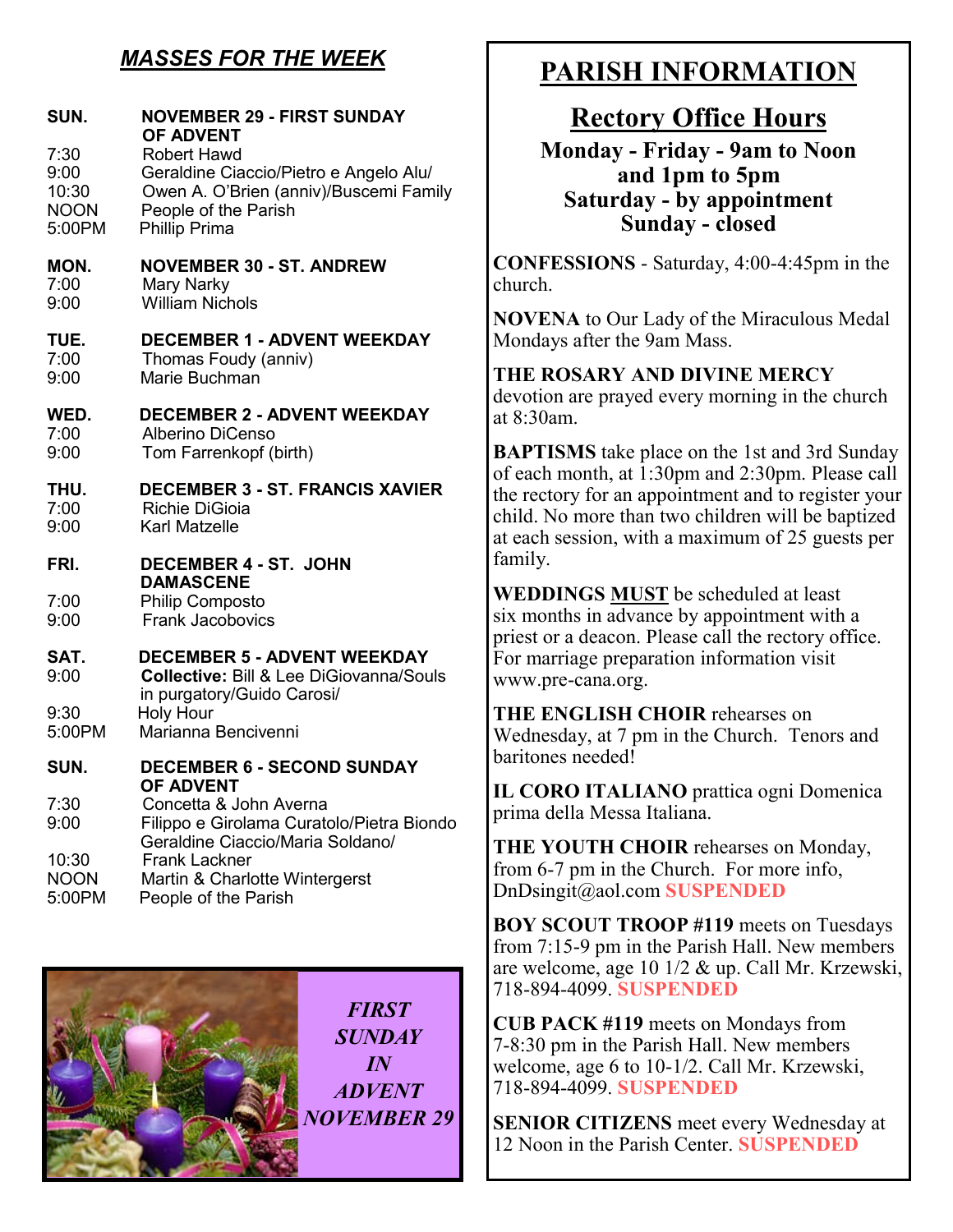# PLEASE PRAY FOR OUR SICK

Connie Faccibene, Linda Frazier, Cari Ann Falk-LoBello, Glen Falk, Ronald Frazier, Robert Sabini, Lee Falk, McKinley Kelleher, Sean Harrison, Justin James Quirke, Elizabeth Ott, Mary Harrison, Gloria Mojica, Gloria Pemaj, Allen McConville, Jack Marchindiondo, The Scaturro Family, Louis Pittelli, Louis Pittelli, James Graff, Immaculate Marge D'Elia, Jim O'Friscoll, Mary Rigovich, Matteo Sabini, Bob Biolsi, The Mojica Family, Msgr. Leonard Badia, Matthew Zender, Joseph & Mary Augustine, Anthony Pittelli, Josephine Hartnett, Karen Schaefer, Jill Archbold, Fr. Paul Weirichs CP, Hannah Lehman, Daniel Wilson, John Austin Bryzgornia, Dave Kazmier, John Nogiewich, Tim Rooney, Frank Ciccone, Cindy (Peli) Heege, Dr. Ajay Lodha, Dr. Vincent P. Rappa, Charlie Krzewski, Helga Zender, Deacon John DeBiase, Tom Haubert, John Miller, Cathie Greulich, Sr. Mary James Fox, Edward Pandolfo, Paul Colangelo, Carmen Gonzalez, Edward Stoltzenberg, Santos Santiago, William & Patricia Scharbach,

*The names will remain for 3 months, please call 718-326-1911 and ask for continued prayers.*

## **Prayer Requests**

**Pray for vocations to the Priesthood and Religious Life. Pray for first responders and**

**medical personnel. Please pray for our men and women from our Parish serving in the defense of our country:** 

**Lt. Col. Thomas Frohnhoefer Sgt. Robert A. Domenici** 



*WE RECALL OUR BELOVED DECEASED*

> *May they rest in Christ's Peace!*

# **MEMORIALS**

## *WINE & HOST THIS WEEK*

*are offered in memory of Fred Basedow.*

*ALTAR CANDLES THIS WEEK*

*are offered in memory of Guido Carosi.*

## *TABERNACLE LAMP THIS WEEK*

*is lit in memory of Anthony Tavarone* 

*SAINT FRANCIS XAVIER DECEMBER 3*

#### **TODAY'S READINGS**

 *First Sunday in Advent* 

Is 63:16b-17, 19b, 64:2-7 Ps 80:2-3, 15-16, 18-19 1 Cor 1:3-9 Mk 13:33-37

## **READINGS FOR THE WEEK**

| Monday:    | Rom 10:9-18<br>Ps 19:8-11<br>Mt 4:18-22                          |
|------------|------------------------------------------------------------------|
| Tuesday:   | Is $11:1-10$<br>Ps 72:1-2, 7-8, 12-13, 17<br>Lk 10:21-24         |
| Wednesday: | Is $25:6-10a$<br>Ps $23:1-3a$ , $3b-4$ , $5, 6$<br>Mt 15:29-37   |
| Thursday:  | Is $26:1-6$<br>Ps 118:1 and 8-9, 19-21, 25-27a<br>Mt 7:21, 24-27 |
| Friday:    | Is $29:17-24$<br>Ps 27:1, 4, 13-14<br>Mt $9:27-31$               |
| Saturday:  | Is 30:19-21, 23-26<br>$Ps$ 147:1-6<br>Mt $9:35-10:1, 5a, 6-8$    |
| Sunday:    | Is $40:1-5, 9-11$<br>Ps 85:9-14<br>2 Pt 3:8-14<br>Mk $1:1-8$     |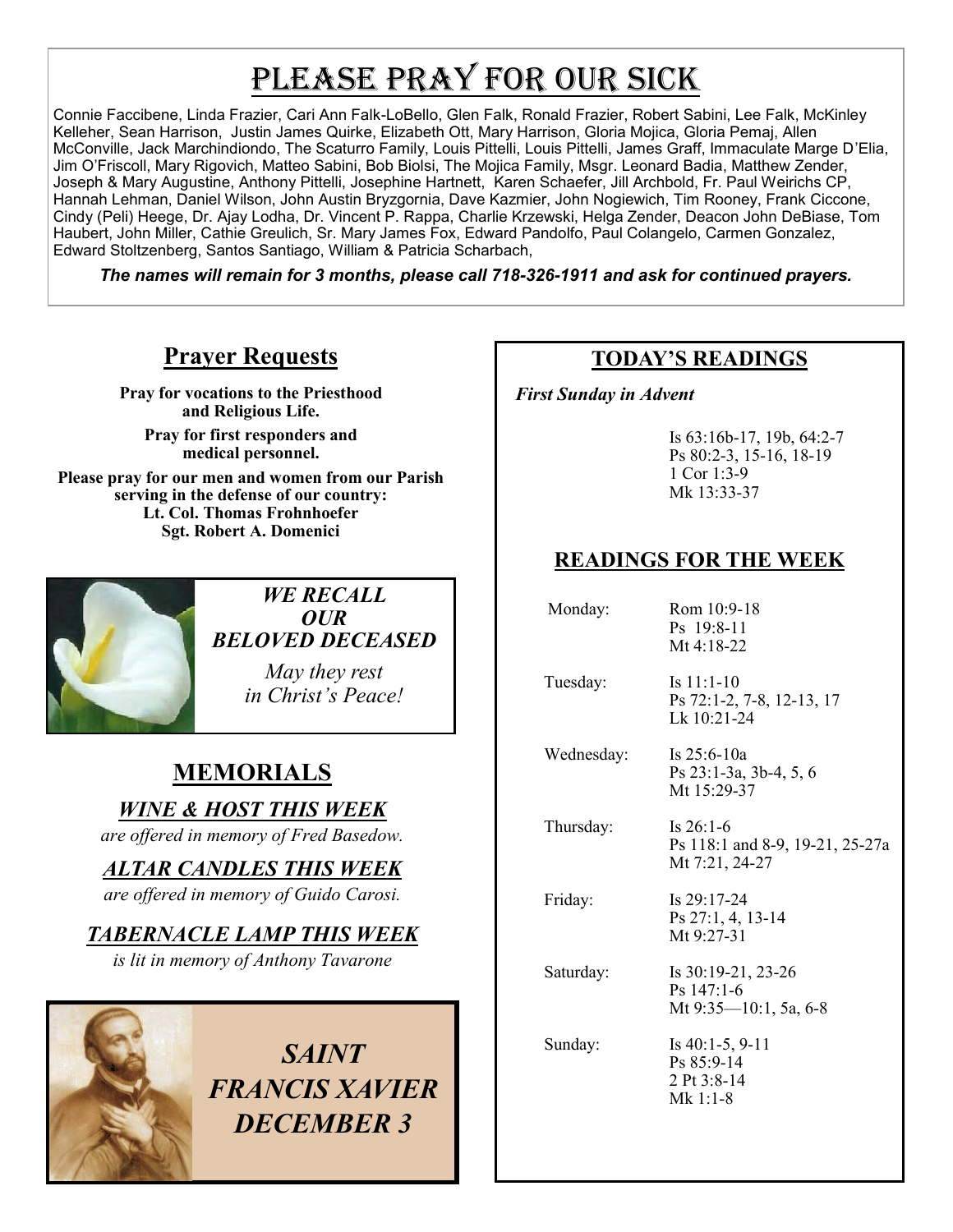#### *From the Pastor's Desk:*

#### *"Watch, Be Attentive, and Be Busy"*

 The story is told of a young curate asking his elderly pastor, "Monsignor, what would you do if someone were to come in and tell you that Jesus was coming down the block?" Without missing a beat, the elder priest answered, "Look busy!"

Well, all of us, clergy and laity alike, are called to do more than "look busy." We are supposed to BE busy every day, working to build up the Kingdom of God here on earth. The opportunities and the ways in which we go about it may vary, but each one of us has a role to play in God's plan for the salvation of the world.

 That doesn't mean that we have to be "gotta-run-gotta-do" all the time or that we priests must be "sacramental Sams", but everything that we say and do should have a positive impact on the world around us. Whether we are praying privately or in common, or doing some corporal or spiritual work of mercy as noted in last week's Gospel and pastor's posting, or reading and meditating on the Scriptures, or just quietly reflecting on God's presence in our lives, everything is to be centered in God and done for love of Him in a spirit of joyful thanksgiving for His Love.

 Moreover, we are to be docile, to be open to being molded, formed by God as is the clay in the hands of a potter who intends to make beautiful, useful things. We are not simply things created casually at whim, but have been created by the purposeful Creator for Himself that we might share in His love and His own eternal life. As such, we are given both responsibilities to participate in carrying out the work of God and whatever grace we need to fulfill those responsibilities. We have been "enriched in every way" in Christ Jesus, St. Paul tells us through his letter to the Corinthians, so that we "are not lacking in any spiritual gift as [we] wait for the revelation [i.e., the Coming] of our Lord Jesus Christ."

 The responsibilities and the gifts are both awesome, literally full of awe, that we, the created, may share in the life and work of the Creator as His associates, and even more, as His beloved children. We have been entrusted with much; we must act in a responsible way toward carrying out the mission that we have received, not growing weary of being the one who always responds in the midst of those who couldn't care less, or of waiting for the Lord to act in an unambiguous and obvious way in our lives so as to give us a clear signal that we're on course.

 So how are we to be on constant guard duty, or keep up a perpetual watch so that the Lord will not catch us sleeping? We are properly prepared when we live our lives according to the Gospel, to the teachings of Christ and of His Church. This can be quite difficult in a world and in a nation that have wandered far from the Truth, whose deeds are sinful and unclean, polluted and withered. Yet, God remains with us as He was with the ancient People of Israel, His chosen ones.

 In the face of all that is wrong, we are to persevere by the grace of God in doing what is right; in the face of evil, to persevere in doing what is holy; in the face of injustice, to do what is just in the eyes of God; in the face of that which divides people from one another, to strive for unity, centered, not in some shifting political ideology or popular secular agenda, but in a solid relationship with God.

 The Lord will come suddenly, not only at the end of time, but also at the end of our time. In the meanwhile, He calls us to be vigilant, to keep guard, to watch. That doesn't mean locking ourselves in our homes, Bible in one hand and the Rosary in the other, waiting for Jesus to come down the block. It means that we live each day not in fear but in joyful hope of His returning to bring us to the fullness of life. It also means that we must grow in our relationship with Him daily in prayer, in the celebration of the Sacraments, and in the everyday activities of loving service to God and one another.

 May He find us alert, doing what He has given us to do and living as He has commanded us to live, prepared to receive Him when He comes and knocks!

*~ Fr. Armato*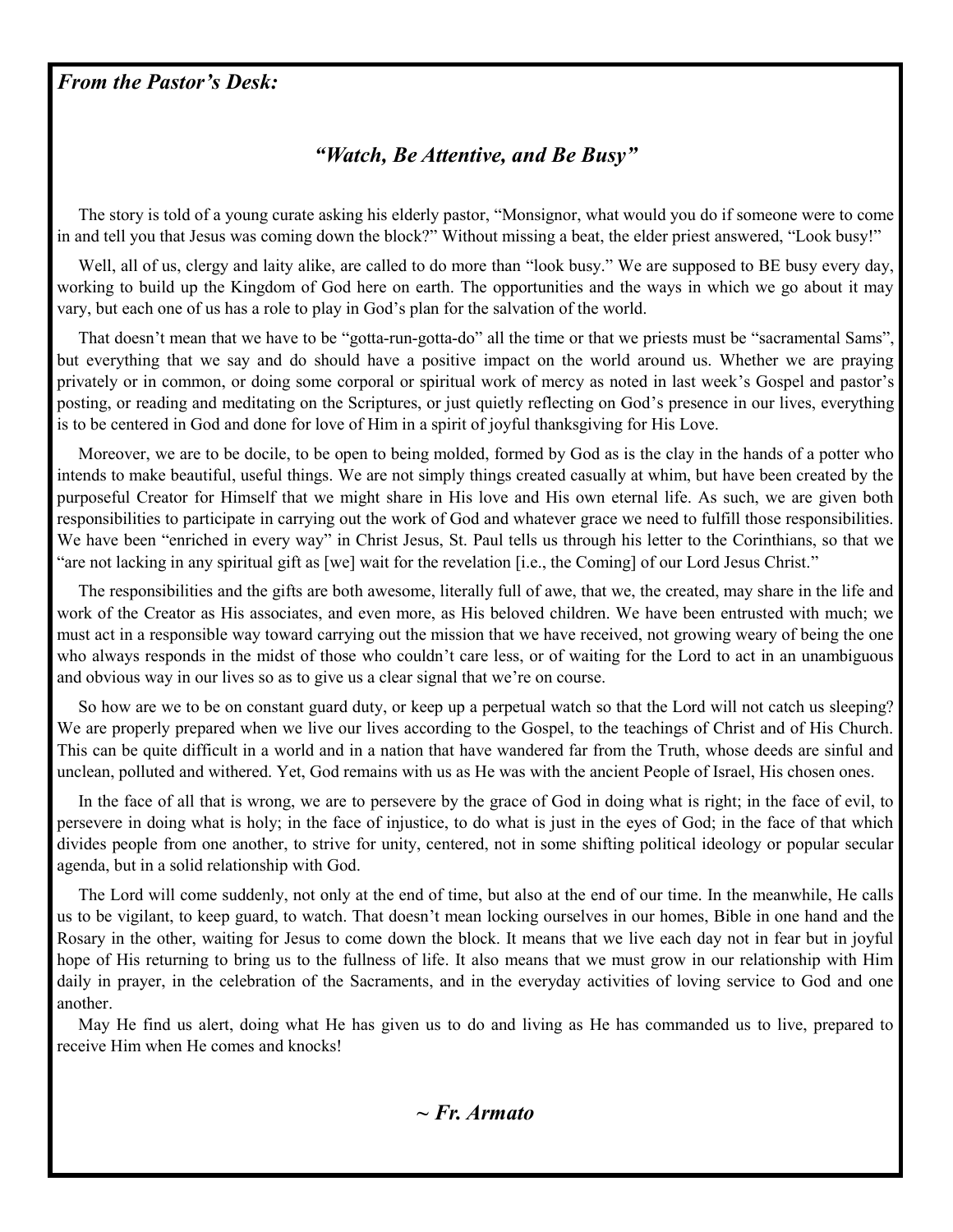#### **ANNUAL CATHOLIC APPEAL**

 The **2020** *Annual Catholic Appeal* campaign continues toward our goal of **\$80,015. So far, 173 families have pledged \$63,293 (79.1%).** We have *\$16,722 to go.* 

 First come your own family needs, then those of the Parish and Diocese. With about 650 families registered in the Parish, our goal comes to an average of \$125 per family. Even in these difficult times, though, it shouldn't be a burden, if we ALL pitch in between now and Christmas. Please use the envelopes available in church, if you have not made a pledge as yet.

**www.annualcatholicappeal.org** 

#### **CHURCH OPEN HOURS**

 **The church will be open only for the celebration of Masses and baptisms. It will be closed at all other times to enable us to clean and sanitize the facilities.**

 *Please observe these rules for your safety and that of others:*

Do NOT enter the church, if you are sick. Anyone entering the church MUST wear a facemask or covering. "Social distancing" MUST be observed at all times.

Sit **only** in the areas that are marked by a taped cross.

The lavatories are locked.

 Do NOT leave *ANYTHING* in the pews or at the entrances.

 Mass attendance is increasing little by little. We still have a long way to geo to get back to normal. In the meanwhile, please remember that families or couples are allowed to sit together, but individuals still must observe social distance in church.



**THE ST. VINCENT dePAUL FOOD PANTRY**



 is located in the Convent 66-25 79th Place

#### The Pantry is open every **WEDNESDAY AND SATURDAY from 10:00am to 12:00Noon**

We are in need of special foods for the holidays. Mashed potatoes, stuffing mix, cranberry sauce, canned fruit and vegetables, coffee, juice and cookies.

Please place your donations in the bin located by the center entrance to the church.

**Grocery store gift cards are also welcome.**

As always, thank you for your generosity!

#### **PARISH FINANCES**

 Thanks to all of you who continue to make your contributions at Mass or at the Rectory offices, or who have used weekly or monthly e-giving!

Now that the ushers are taking up the collections again, weekly donations have picked up a bit but not enough to make-up for the 40% of our parishioners who have not returned to Mass as yet.

 The result is that we are projecting **an** *operating loss of over \$300,000* for the current fiscal year, 9/1/20- 8/31/21. We are unable to pay our bills without dipping into what remains of our thinning reserves, which will be exhausted this year.

Please support your parish as best as possible during these difficult times, whether through e-giving or in-pew offerings.

 To use *Faith Direct* for e-giving, go to the icon on our website and follow the instructions to sign up; or you can go straight to the *Faith Direct* website and enter our parish code, **NY299**. You can change your decision later on, as you wish.

#### **ALL SOULS INDULGENCE**

 The Holy Father has extended the period for obtaining an indulgence for praying for the deceased and visiting their grave to the entire month of November. The usual conditions apply; confession and detachment from sin; reception of Holy Communion; visiting the grave; praying the Apostles Creed; and praying an Our Father and Hail Mary for the intentions of the Pope.